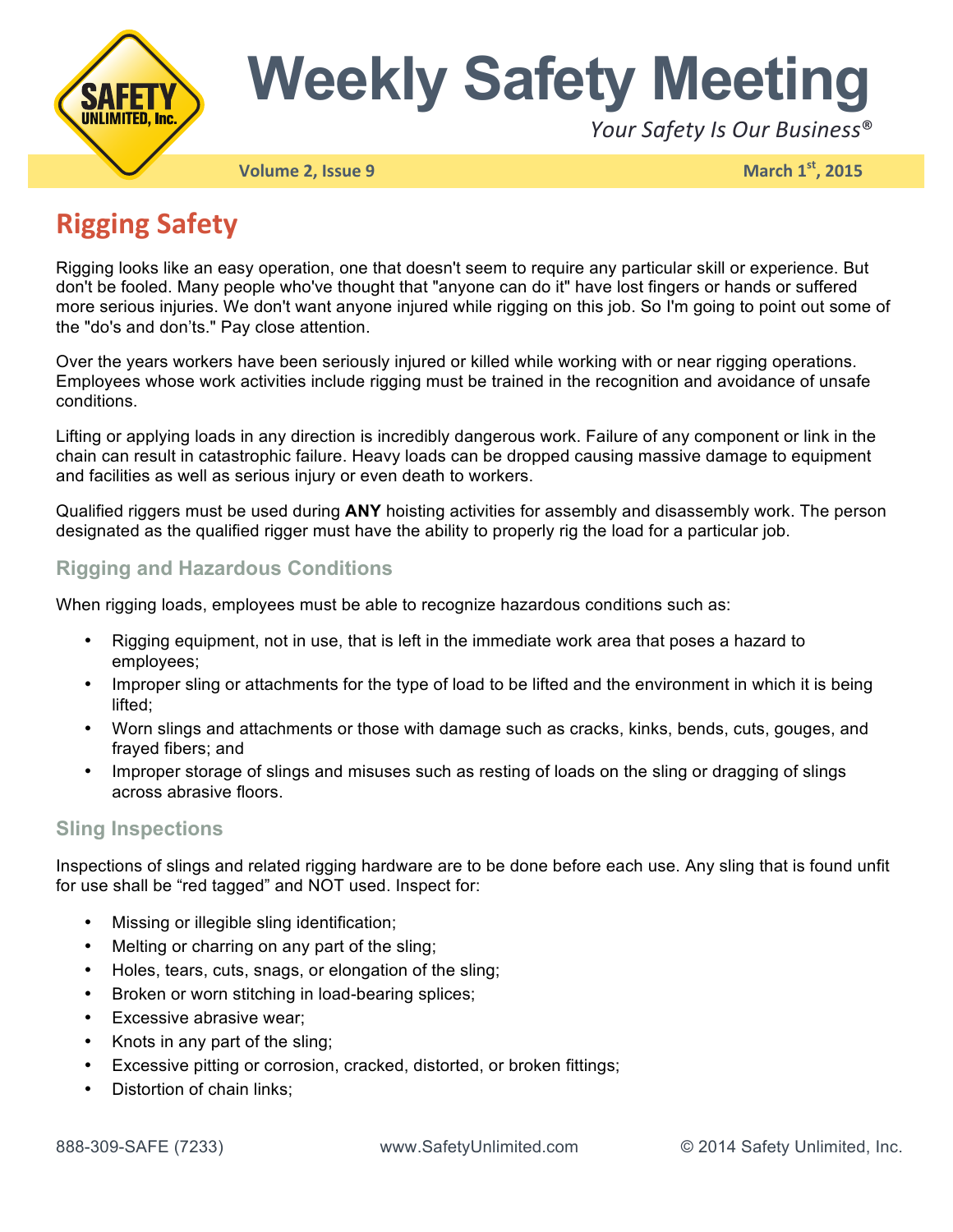

- Visible indications that cause doubt as to the strength of the sling such as loss of color that may indicate the potential for ultraviolet light damage; and
- Distortion, kinking, bird caging, or other evidence of damage to the wire rope structure.
	- $\circ$  Wire rope shall not be used if, in any length of eight diameters, the total number of visible broken wires exceeds 10 percent of the total number of wires.

#### **Lifting Practice Checklist**

During the lift, avoid shock loading by taking up the slack in the sling slowly. Apply power cautiously so as to prevent jerking at the beginning of the lift. Accelerate or decelerate slowly. Use taglines that are long enough to control the load but still keep people out of the swing of the load. When using a sling there are several key points to keep in mind:

- Find out load weight before lifting.
- Balance the load to avoid overstress on one sling leg or the load slipping free.
- Ensure the sling is free of kinks or any other damage.
- Ensure the sling is rated for the lift.
- Ensure the load is balanced to prevent slipping
- Ensure sling is securely attached to the load.
- Pad sharp edges to prevent bending links.
- Replace broken safety latches.
- Keep hands and fingers from between load and chain.
- Do not jerk the load when lifting or lowering.
- Do not drag the sling.
- Do not splice by inserting a bolt between two links.
- Do not force a hook over a link.
- Do not use homemade connections.
- Ensure there is a clear path for the movement of the load.
- Ensure all employees and other persons are kept clear of the "danger zone" during the lift.

There are good practices to follow to protect yourself while using slings to move materials. First, learn as much as you can about the materials with which you will be working. Slings come in many different types, one of which is right for your purpose. Second, analyze the load to be moved - in terms of size, weight, shape, temperature, and sensitivity - then choose the sling which best meets those needs. Third, always inspect all the equipment before and after a move. Fourth, use safe lifting practices. Use the proper lifting technique for the type of sling and the type of load.

### **Get 'Hitched' To Safety...Know How To Rig Loads Properly!!!**